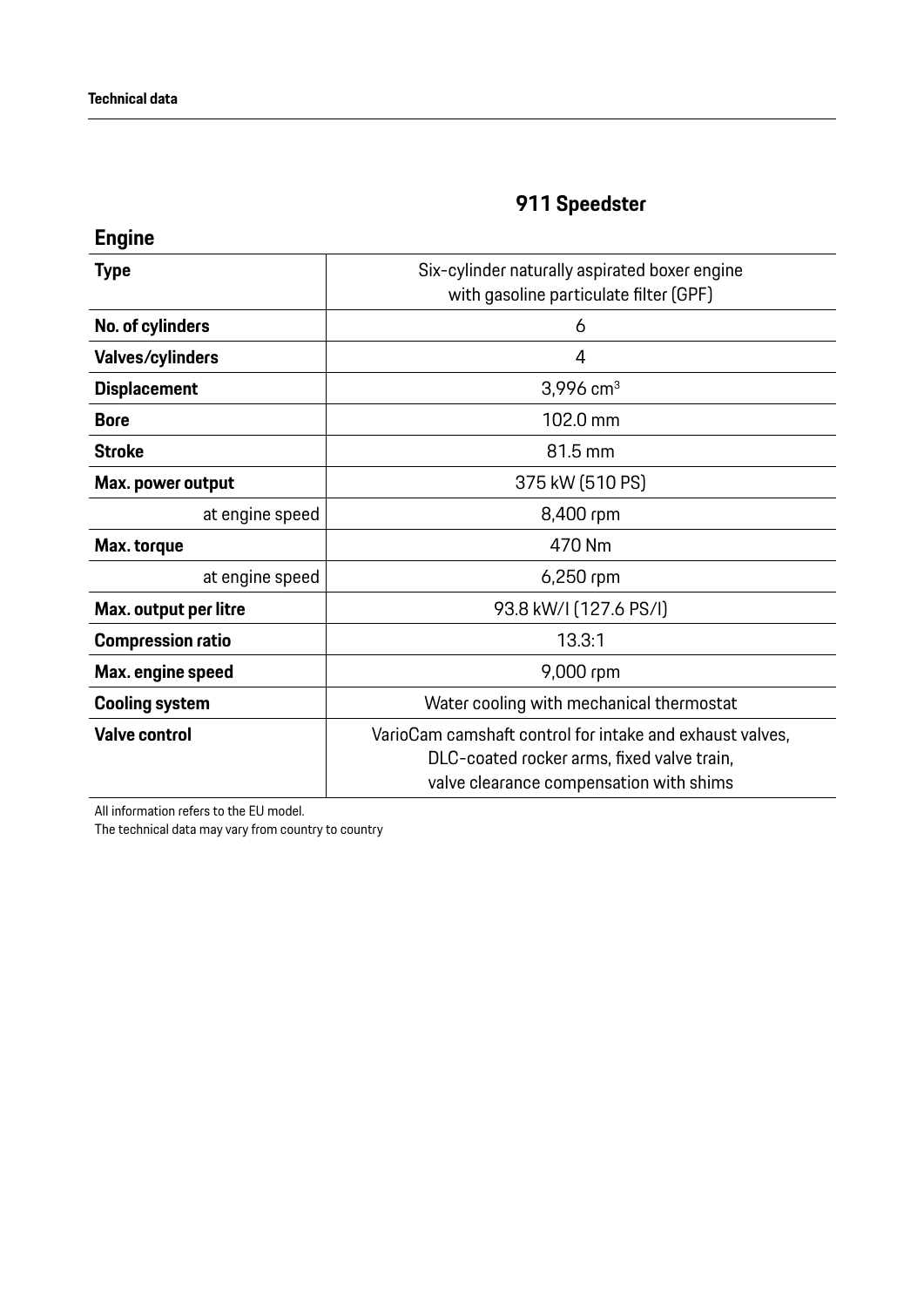### **Power transmission**

| Drive system                | Rear-wheel drive                                                                                                                                                         |
|-----------------------------|--------------------------------------------------------------------------------------------------------------------------------------------------------------------------|
| <b>Transmission</b>         | Six-speed GT sports manual transmission with Porsche Torque<br>Vectoring (PTV) including mechanical rear differential lock; I<br>ocking action 30% traction, 37% overrun |
| Gear ratios                 |                                                                                                                                                                          |
| $1st$ gear                  | 3.75                                                                                                                                                                     |
| $2nd$ gear                  | 2.38                                                                                                                                                                     |
| 3rd gear                    | 1.72                                                                                                                                                                     |
| $4th$ gear                  | 1.34                                                                                                                                                                     |
| $5th$ gear                  | 1.08                                                                                                                                                                     |
| 6 <sup>th</sup> gear        | 0.88                                                                                                                                                                     |
| Reverse gear                | 3.42                                                                                                                                                                     |
| Total transmission ratio RA | 3.76                                                                                                                                                                     |

#### **Chassis**

| <b>Suspension and damping</b>  | Sports chassis with steel springs and 25 mm lowering; Porsche<br>Active Suspension Management (PASM) with electronically<br>controlled dampers; two manually selectable damping programs |
|--------------------------------|------------------------------------------------------------------------------------------------------------------------------------------------------------------------------------------|
| <b>Front axle</b>              | Lightweight spring strut axle (McPherson type),<br>some chassis mounts with ball joints                                                                                                  |
| Rear axle                      | Lightweight multi-link suspension with wheels independently<br>suspended on five links, some chassis mounts with ball joints                                                             |
| <b>Steering</b>                | Electromechanical power steering with variable steering ratio;<br>rear-axle steering                                                                                                     |
| <b>Steering ratio</b>          | 17.06:1 (centre position) to 13.15:1                                                                                                                                                     |
| <b>Steering wheel diameter</b> | 360 mm                                                                                                                                                                                   |
| <b>Turning circle diameter</b> | 11.1 m                                                                                                                                                                                   |
| Vehicle stability system       | Porsche Stability Management (PSM) including ABS<br>with extended brake functions; can be switched<br>off in two stages (ESC off and ESC+TC off)                                         |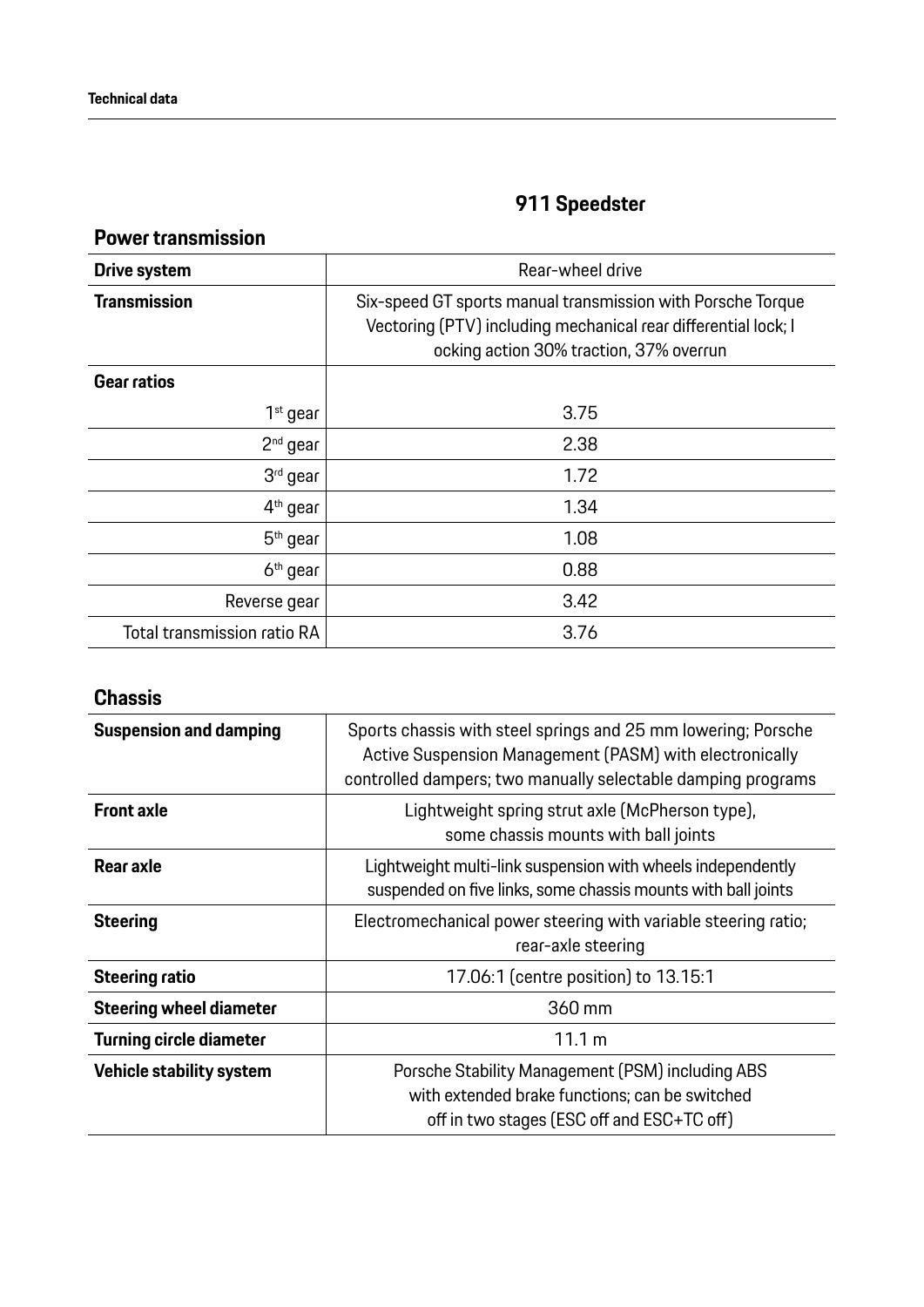| Porsche Ceramic Composite Brake (PCCB); dual circuit brake<br>system with axle distribution; vacuum brake booster; braking<br>assistant; electric duo-servo parking brake; automatic hold function |
|----------------------------------------------------------------------------------------------------------------------------------------------------------------------------------------------------|
| Six-piston aluminium monobloc fixed-calliper brakes; perforated<br>and vented ceramic composite brake discs with aluminium brake<br>chambers                                                       |
| 410 mm                                                                                                                                                                                             |
| 36 mm                                                                                                                                                                                              |
| Four-piston aluminium monobloc fixed calliper brakes; perforated<br>and vented ceramic composite brake discs with aluminium brake<br>chambers                                                      |
| 390 mm                                                                                                                                                                                             |
| 32 mm                                                                                                                                                                                              |
| Diameter<br>Thickness<br><b>Diameter</b><br>Thickness                                                                                                                                              |

### **Wheels and tyres**

| Wheels and tyres, front | 9 J x 20 RO 55 with 245/35 ZR 20 sports tyres  |
|-------------------------|------------------------------------------------|
| Wheels with tyres, rear | 12 J x 20 RO 47 with 305/30 ZR 20 sports tyres |

#### **Dimensions**

| Length                               | 4,562 mm            |
|--------------------------------------|---------------------|
| <b>Width</b> (with exterior mirrors) | 1,852 mm (1,978 mm) |
| <b>Height</b>                        | 1,250 mm            |
| <b>Wheelbase</b>                     | 2,457 mm            |
| <b>Track width, front</b>            | $1,551$ mm          |
| Track width, rear                    | $1,555$ mm          |

### **Luggage compartment volume and weights**

| Luggage compartment<br>volume | 1251                    |
|-------------------------------|-------------------------|
| <b>Unladen weight (DIN)</b>   | 1,465 kg                |
| Permissible gross weight      | 1,793 kg                |
| Weight-to-power ratio         | 3.91 kg/kW (2.87 kg/PS) |